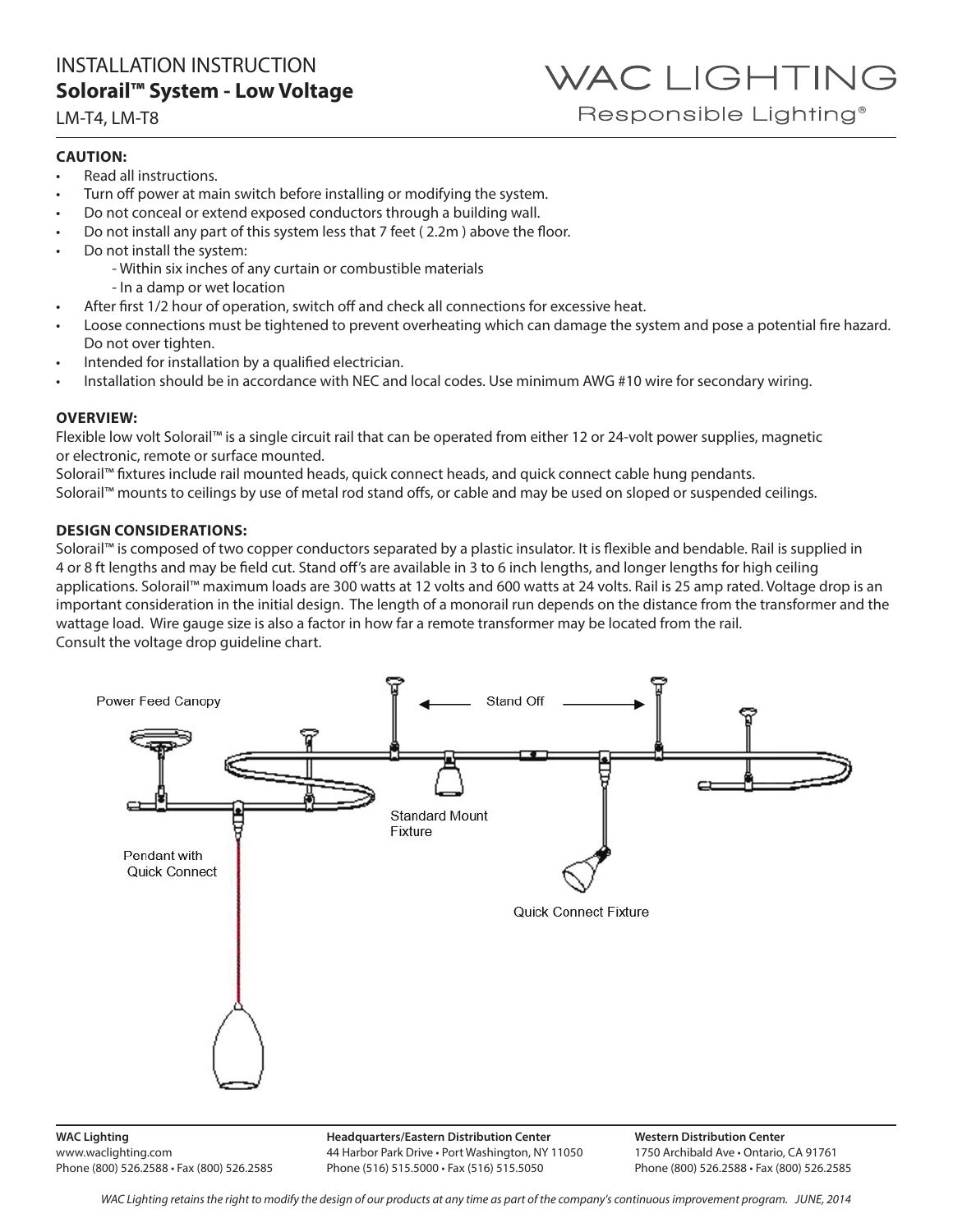WAC LIGHTING Responsible Lighting<sup>®</sup>

LM-T4, LM-T8

#### **TRANSFORMER SELECTION GUIDE:**

Either electronic or magnetic transformers can power monorail. Electronics are smaller than magnetic. The larger magnetic transformers have greater wattage capacities. There is a lesser degree of voltage drop in a magnetic transformer, making them a more practical choice for longer runs (see voltage drop guidelines). Electronic transformers offer quieter operation than magnetics, making them a more practical choice for quiet settings. Magnetic transformers generally contain less components making them among the most reliable power sources.

Either transformer can be used with dimmer switches. An electronic low volt dimmer switch is recommended with any electronic transformer. Electronic transformers are not suitable for multiple switch locations (one switch per transformer). A magnetic transformer requires a low voltage dimmer specifically made for magnetic loads. All dimmers always install on the primary side of the transformer.

Because the Solorail™ system works with 12 or 24 volts we offer transformers for either voltage. The maximum amperage of the rail is 25 amps. You may run 600 watts on a 24 volt system (25 amps) or 300 watts on a 12 volt system ( also 25 amps). Our 600 watt transformers are offered in 12 or 24 volts, however the 12 volt version has two outputs with 300 watts available at each.

Transformers are available as surface mounts or remote. Surface mount transformers mount to a junction box, due to their weight it is important that the box be adequately secured to the ceiling structure.

| <b>TRANSFORMER SELECTION GUIDELINE</b> |                          |              |               |                     |  |  |  |  |  |  |
|----------------------------------------|--------------------------|--------------|---------------|---------------------|--|--|--|--|--|--|
| <b>MODEL</b>                           | <b>TYPE</b>              | <b>INPUT</b> | <b>OUTPUT</b> | <b>MAX WATTS</b>    |  |  |  |  |  |  |
| LM-EN12-75E                            | Surface Mount LED        | 120V         | 12V           | 75W                 |  |  |  |  |  |  |
| LM-EN12-150M                           | Surface mount magnetic   | 120V         | 12V           | 150W                |  |  |  |  |  |  |
| LM-EN12-300M                           | Surface mount magnetic   | 120V         | 12V           | 300W                |  |  |  |  |  |  |
| LM-EN12-600M                           | Surface mount magnetic   | 120V         | <b>12V</b>    | 600W<br>dual output |  |  |  |  |  |  |
| LM-EN12-150E                           | Surface mount electronic | 120V         | <b>12V</b>    | 150W                |  |  |  |  |  |  |
| LM-EN12-250E                           | Surface mount electronic | 120V         | 12V           | 250W                |  |  |  |  |  |  |
| SRT-300M-12V                           | Remote magnetic          | 120V         | 12V           | 300W                |  |  |  |  |  |  |
| SRT-300M-24V                           | Remote magnetic          | 120V         | 24V           | 300W                |  |  |  |  |  |  |
| SRT-600M-12V                           | Remote magnetic          | 120V         | <b>12V</b>    | dual output<br>600W |  |  |  |  |  |  |
| SRT-600M-24V                           | Remote magnetic          | 120V         | 24V           | 600W<br>dual output |  |  |  |  |  |  |

Most of our remote magnetic transformers have a boost tap option, which allows the transformer to be wired for a slightly higher (approximately 10%)voltage output to compensate for voltage drop. To use see instructions furnished with the transformer.

**Headquarters/Eastern Distribution Center** 44 Harbor Park Drive • Port Washington, NY 11050 Phone (516) 515.5000 • Fax (516) 515.5050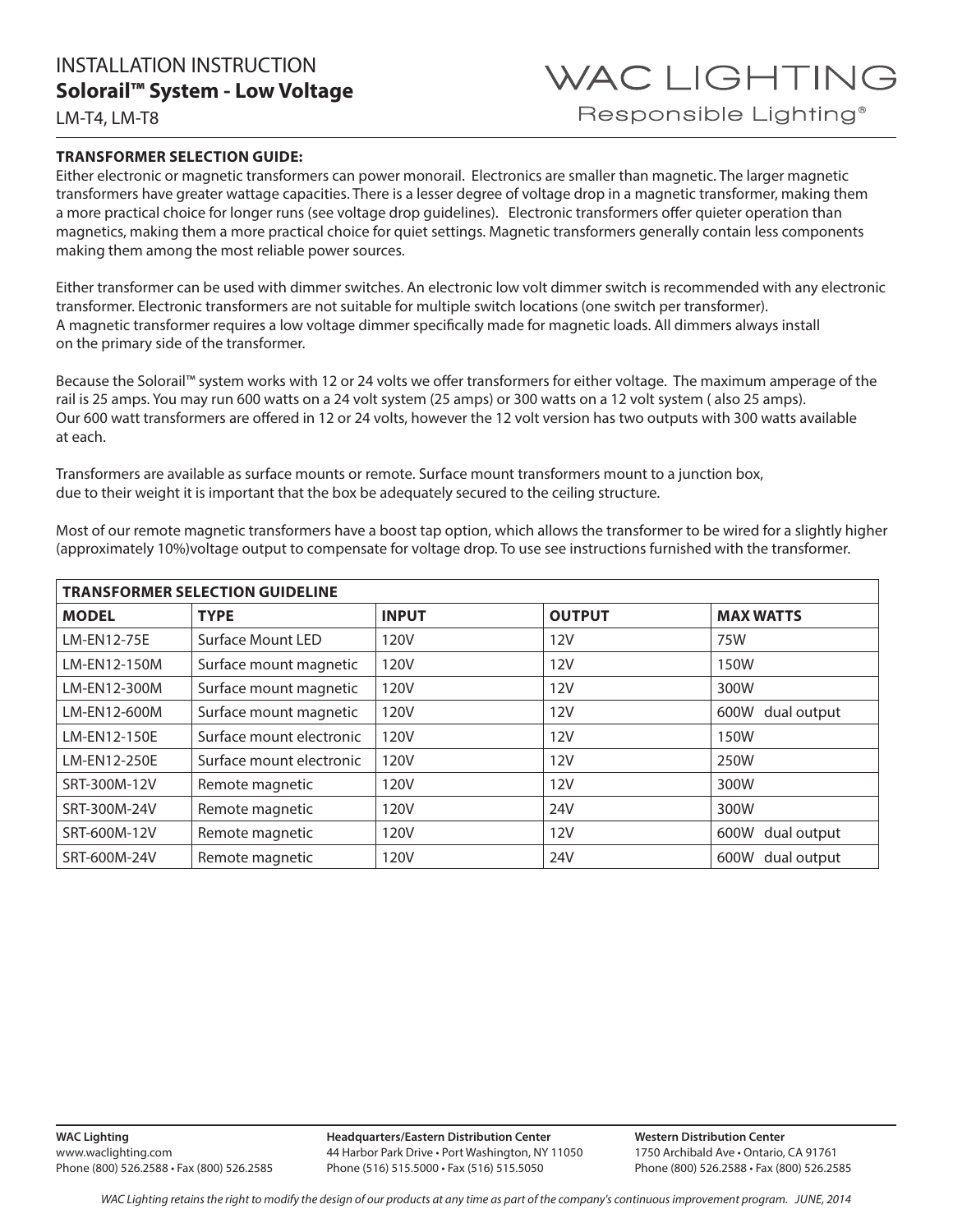

Responsible Lighting<sup>®</sup>

LM-T4, LM-T8

| <b>VOLTAGE DROP GUIDELINE</b>                                                                                                                                                                                |              |              |                   |                                |     |     |     |                         |      |                           |  |
|--------------------------------------------------------------------------------------------------------------------------------------------------------------------------------------------------------------|--------------|--------------|-------------------|--------------------------------|-----|-----|-----|-------------------------|------|---------------------------|--|
| <b>SURFACE MOUNT TRANSFORMERS</b>                                                                                                                                                                            |              |              |                   |                                |     |     |     |                         |      |                           |  |
| CAT. NO.                                                                                                                                                                                                     | <b>VOLTS</b> | <b>WATTS</b> | <b>TYPE</b>       | RAIL RUN LENGTH                |     |     |     |                         |      |                           |  |
| LM-EN12-75E                                                                                                                                                                                                  | <b>12V</b>   | 75W          | <b>ELECTRONIC</b> | (9) 9W LED fixtures            |     |     |     |                         |      |                           |  |
| LM-EN12-150M                                                                                                                                                                                                 | 12V          | 150W         | <b>MAGNETIC</b>   | 40'                            |     |     |     |                         |      |                           |  |
| LM-EN12-150E                                                                                                                                                                                                 | 12V          | 150W         | <b>ELECTRONIC</b> | 20'                            |     |     |     |                         |      |                           |  |
| LM-EN12-250E                                                                                                                                                                                                 | 12V          | 250W         | <b>ELECTRONIC</b> | 16'                            |     |     |     |                         |      |                           |  |
| LM-EN12-300M                                                                                                                                                                                                 | 12V          | 300W         | <b>MAGNETIC</b>   | 40'                            |     |     |     |                         |      |                           |  |
| LM-EN12-600M                                                                                                                                                                                                 | 12V          | $(2)$ 300W   | <b>MAGNETIC</b>   | $(2)$ 40'                      |     |     |     |                         |      |                           |  |
| REMOTE TRANSFORMERS- to power feed point                                                                                                                                                                     |              |              |                   |                                |     |     |     |                         |      |                           |  |
| CAT.NO.                                                                                                                                                                                                      | <b>VOLTS</b> | <b>WATTS</b> | <b>TYPE</b>       | WIRE GAUGES/ MAX DISTANCE-FEET |     |     |     |                         |      | <b>RAIL RUN LENGTH/FT</b> |  |
|                                                                                                                                                                                                              |              |              |                   | 10                             | 8   | 6   | 4   | $\overline{\mathbf{2}}$ | 1    |                           |  |
| SRT-300M-12V*                                                                                                                                                                                                | 12V          | 300W         | <b>MAGNETIC</b>   | 9'                             | 10' | 25' | 40' | 60'                     | 100' | 40'                       |  |
| SRT-300M-24V*                                                                                                                                                                                                | 24V          | 300W         | <b>MAGNETIC</b>   | 15'                            | 20' | 40' | 60' | 100'                    | 150' | 80'                       |  |
|                                                                                                                                                                                                              |              |              |                   |                                |     |     |     |                         |      |                           |  |
| SRT-600M-12/24V*                                                                                                                                                                                             | 12/V         | (2) 300W     | <b>MAGNETIC</b>   | 9'                             | 10' | 25' | 40' | 60'                     | 100' | $(2)$ 40'                 |  |
| SRT-600M-12/24V*                                                                                                                                                                                             | 24V          | (1) 600W     | <b>MAGNETIC</b>   | 9'                             | 10' | 25' | 40' | 60'                     | 100' | 40'                       |  |
| * Transformers with booth tap option increases voltage approximately 10%.<br>Remote transformer data based on a full load with 5% max voltage drop.<br>Surface mount data based on full load to end of rail. |              |              |                   |                                |     |     |     |                         |      |                           |  |

#### **DEBUZZING COIL:**

Inherint with all magnetic transformers is an audible buzz, mostly when dimmed. To lessen the noise, our surface mount transformers are supplied with a factory installed debuzzing coil (or choke). The debuzzing coil is an option on remote magnetic transformers. Debuzzing coils are installed between the switch and transformer on the black (hot) primary wire.



**Headquarters/Eastern Distribution Center** 44 Harbor Park Drive • Port Washington, NY 11050 Phone (516) 515.5000 • Fax (516) 515.5050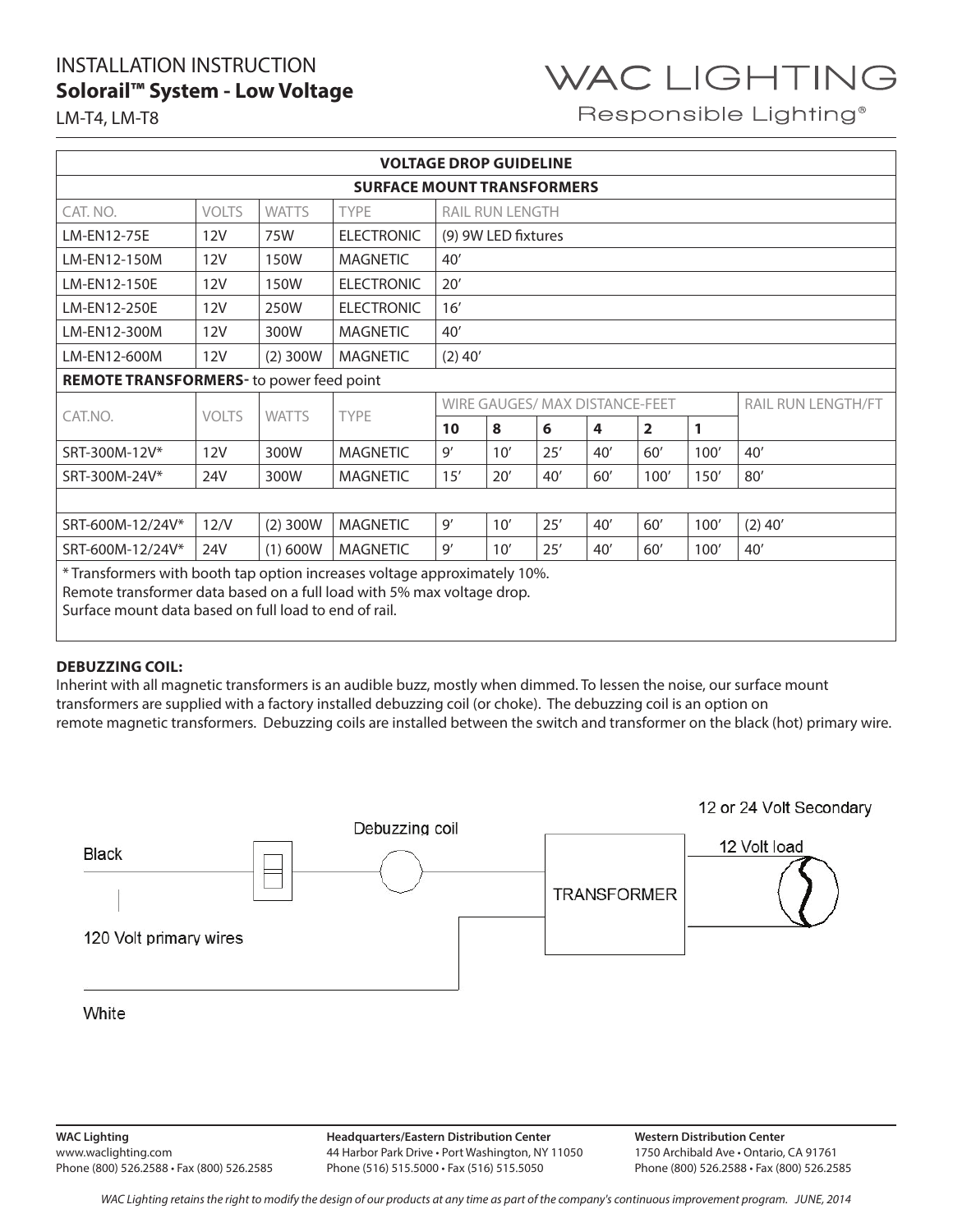LM-T4, LM-T8

#### **TRANSFORMER INSTALLATION:**

Determine if a remote or surface mount transformer will be used, proceed as indicated below.

#### **INSTALLING A REMOTE TRANSFORMER:**

- 1. Locate the transformer as close as possible to the power feed point to minimize voltage drop.
- 2. Connect line voltage wires to their respective transformer input wires, ( white to white & black to black).
- 3. Make ground wire connection. Note: Some remote transformers have integral enclosures with a green wire, if not, an enclosure is required. Establish a ground connection to the enclosure.
- 4. To wire secondary wires, first determine the appropriate THHN wire gauge size for the distance between the transformer and the junction box. See voltage drop chart . Run secondary wires from transformer to power in walls and ceilings should be enclosed type ie: BX, Romex, MC.
- 5. Select a knock out hole in the power feed canopy back plate.
- 6. Support the power feed canopy, and route wires from the canopy through the the knock out hole into the junction box.
- 7. Attach canopy wires to the transformer wires with wire nuts (supplied). Tuck wires back into the junction box.
- 8. Secure the base plate to the junction box, through the slotted holes.
- 9. Loosen the the three screws on the canopy. Raise the power feed canopy to the base plate and partially tighten screws so that they support the weight of the canopy.
- 10. Rotate the canopy so the power feed adapter aligns with the rail, then fully tighten screws.
- 11. For locations where no junction box is present secure the back plate to the surface, and make wire connections in the canopy.
- 12. **NOTE:** Low voltage systems require firm connections at all points, to avoid abnormal heat conditions. A loose connection can lead to system damage and potential fire hazzard. Correct by tightening, but do not over tighten. The recheck the hot spot to make certain it's corrected.



Responsible Lighting<sup>®</sup>

120V input wires



**WAC Lighting** www.waclighting.com Phone (800) 526.2588 • Fax (800) 526.2585 **Headquarters/Eastern Distribution Center** 44 Harbor Park Drive • Port Washington, NY 11050 Phone (516) 515.5000 • Fax (516) 515.5050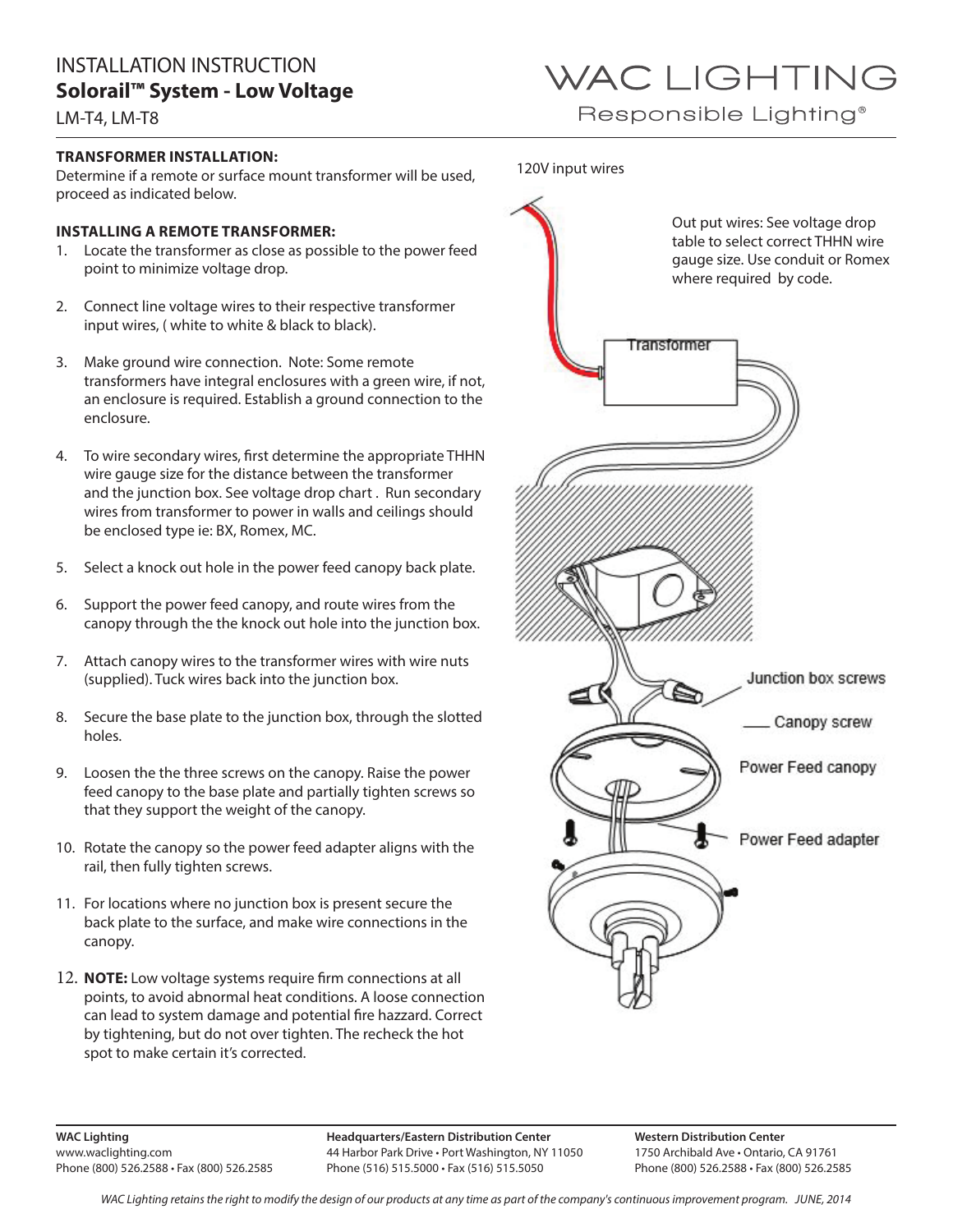# WAC LIGHTING

Responsible Lighting<sup>®</sup>

#### LM-T4, LM-T8

#### **INSTALLING A SURFACE MOUNTED TRANSFORMER:**

- 1. The junction box will support the entire weight of the transformer, which may weigh up to 18 lbs.; make sure it is adequately braced and supported. It is recommended that two people install the transformer.
- 2. Extension wires are supplied to connect junction box wires to the transformer input wires. Connect white neutral wire to white wire, and black hot wire to black wire with wire nuts. The ground wire may be green or bare copper, connect it to the green extension wire.
- 3. Pass the open ends of the wires through the center hole of the cross bar/ threaded tube assembly, and mount to cross bar junction box as shown.
- 4. Open the transformer case by removing the four screws on the perimeter. The cover halves will separate but not detach, allow the lower half to hang temporarily.
- 5. Raise the transformer assembly on to the threaded tube and pass the ends of the wires through. Attach the heavy nut to the bottom of the tube and tighten so the transformer assembly is close to the ceilling.
- 6. Insert pin through hole on bottom of treaded tube to secure heavy nut to tube.
- 7. Connect the extension wires to the transformer input wires, with wire nuts. Follow the previous color code.
- 8. Position the bottom cover so the power feed adapter is aligned to receive Solorail™. Close the bottom cover and secure with the four secrews removed earlier.



**WAC Lighting** www.waclighting.com Phone (800) 526.2588 • Fax (800) 526.2585 **Headquarters/Eastern Distribution Center** 44 Harbor Park Drive • Port Washington, NY 11050 Phone (516) 515.5000 • Fax (516) 515.5050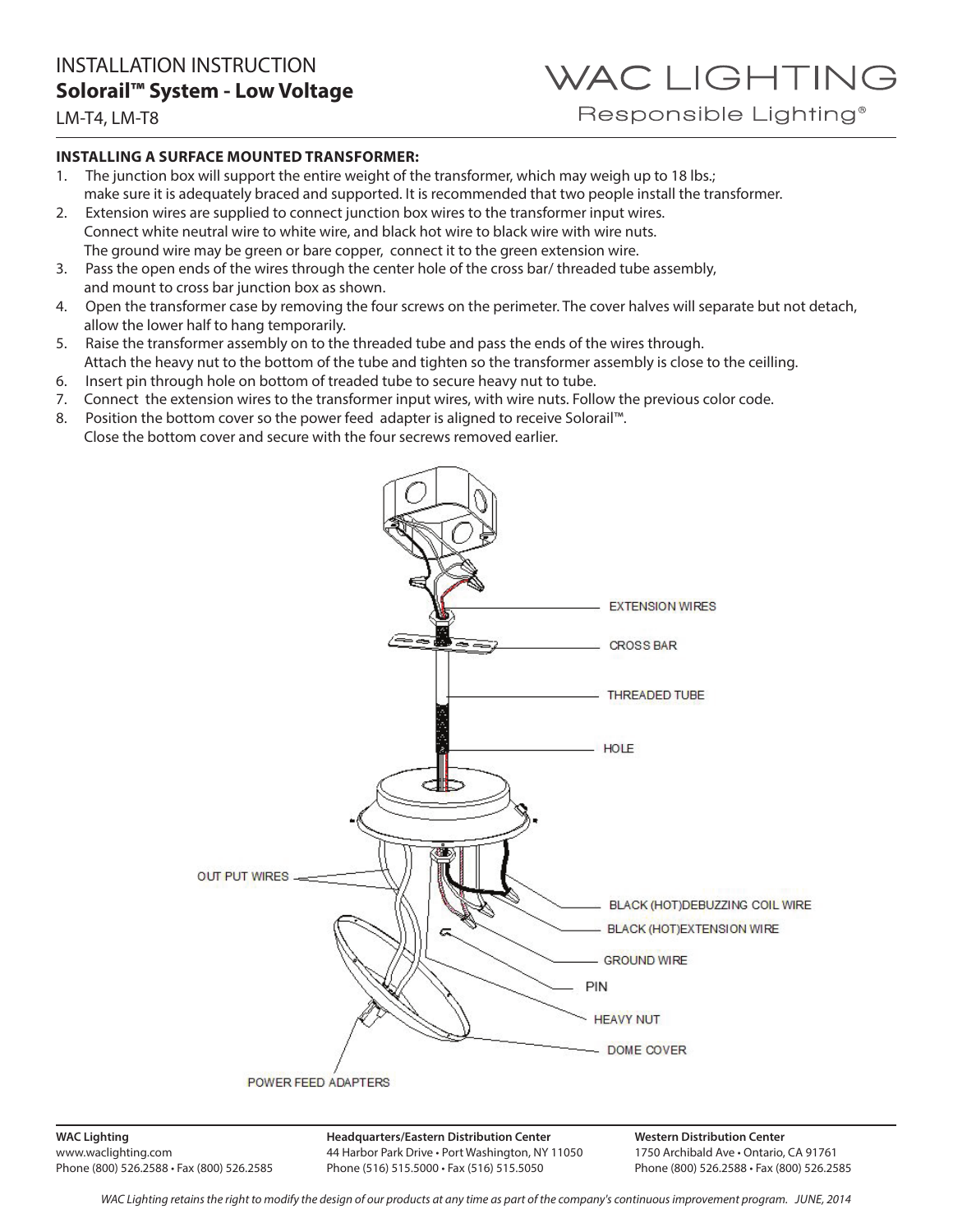LM-T4, LM-T8

#### **CEILING POWER FEED CONNECTION: "LM-CPC"**

- 1. Position the transformer or power feed canopy, so the power feed adapters align with the rail.
- 2. Loosen the set screw in the adapter, so that there is sufficient clearence to slip the monorail between the two halves.
- 3. Gently seat the rail in position and tighten the adapter screw, making sure the rubber separator stays in position.
- 4. Check the fit of the rail, to make sure it fits flat against the adapter channel. Complete contact is necessary for propper performance.
- 5. After the first ½ hour of operation, switch off and check connections for excessive heat or color distortion. Low voltage systems operate at higher amperage, which requires secure connections., A loose connection can lead to system damage and potential fire hazzard. Correct by tightening, but do not over tighten. The recheck the hot spot to make certain it's corrected.

#### **INSTALLING A REMOTE TRANSFORMER:**

The wall mount power feed installation is the same as ceilling mount. It differs from the ceiling mount in that the power feed adapter is shaped to accept rail from it's end.

#### **MONORAIL MOUNTING:**

Rail can be installed on a flat surface, a sloped ceiling, or a suspended ceiling.

- 1. Use a standoff for every 42" of rail. Use additional standoffs to support tightly curved sections .
- 2. If bending rail, do this at floor level, then raise to ceiling and mark the location of standoff supports.
- 3. If rail cannot be raised, use a plumb line to mark location of stand offs on the ceiling.
- 4. For drywall, drill holes and insert ceiling anchors (supplied) through standoff bases and then to ceiling (shown). Tighten until snug.







## WAC LIGHTING Responsible Lighting<sup>®</sup>





**WAC Lighting** www.waclighting.com Phone (800) 526.2588 • Fax (800) 526.2585 **Headquarters/Eastern Distribution Center** 44 Harbor Park Drive • Port Washington, NY 11050 Phone (516) 515.5000 • Fax (516) 515.5050

**Western Distribution Center**  1750 Archibald Ave • Ontario, CA 91761 Phone (800) 526.2588 • Fax (800) 526.2585

*WAC Lighting retains the right to modify the design of our products at any time as part of the company's continuous improvement program. June, 2014*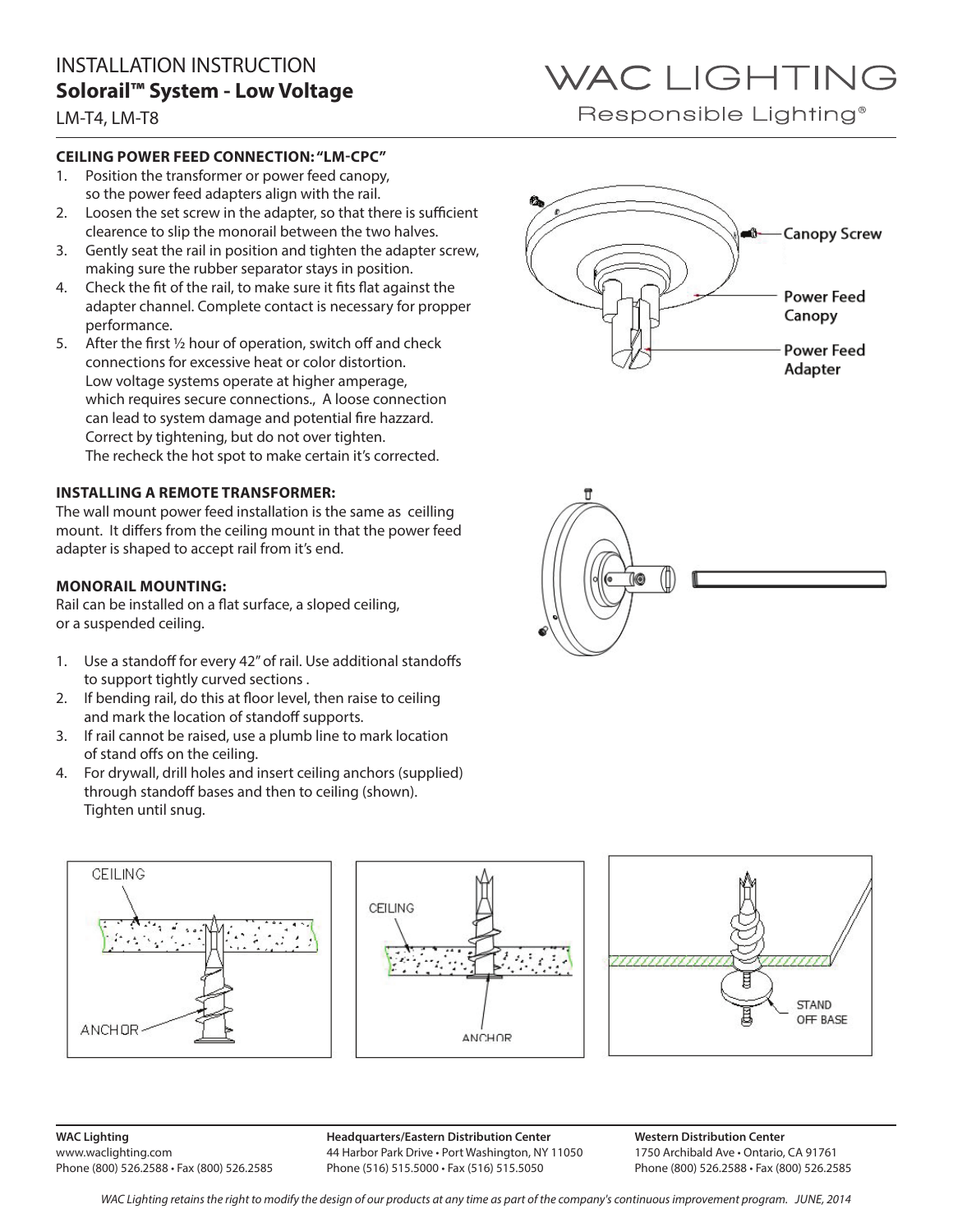#### LM-T4, LM-T8

## WAC LIGHTING

Responsible Lighting<sup>®</sup>

- 5. For wood surfaces insert wood screws through standoff basses and fully tighten.
- 6. Install standoff posts with rail adapters. Twist clock wise to tighten.
- 7. To obtain proper alignment with Solorail™ loosen the set screw near the top of the standoff, (using a 1/16" allen wrench) adjust then re- tighten.
- 8. Loosen the set screw in the rail adapter, so that there is sufficient clearence to slip the rail between the two halves.
- 9. Raise the rail to ceiling level and support it.
- 10. Starting from the center of rail, slip track between the two halves of the rail adapter. Tighten the adapter screw (clockwise) until the rail adapter seats firmly against both sides of the rail.
- 11. Repeat procedure for remaining standoffs

#### **FIELD CUTTING A STANDOFF:**

- 1. Remove the small setscrew located on the upper fitting and pull the rod free (use a 1/16" allen wrench).
- 2. Use a tube cutter for the cleanest cut. If using a hacksaw be sure to brush away any metal filings.
- 3. Cut to size and refit.
- 4. The procedure for standoffs on the power feed canopy is the same





**Headquarters/Eastern Distribution Center** 44 Harbor Park Drive • Port Washington, NY 11050 Phone (516) 515.5000 • Fax (516) 515.5050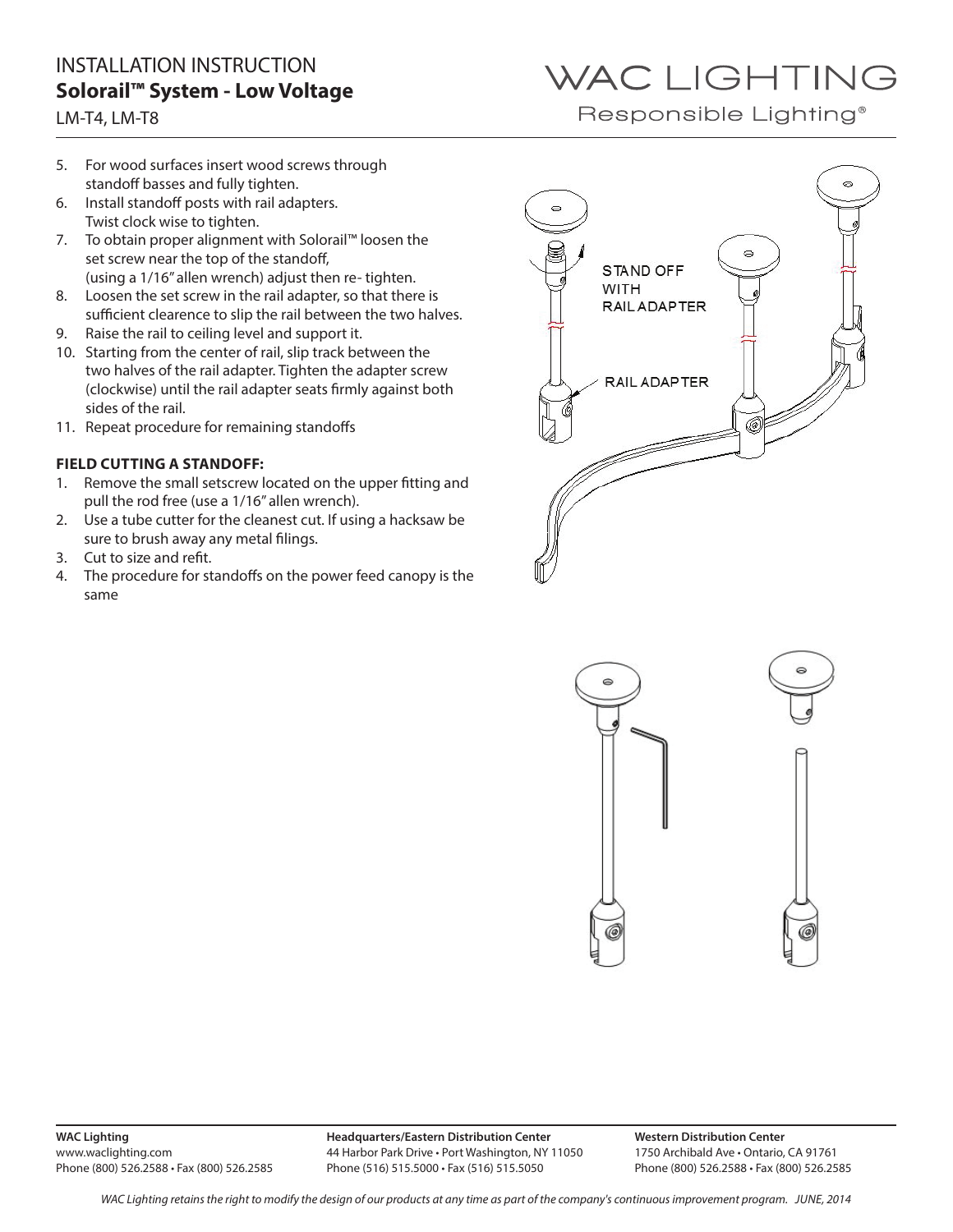### INSTALLATION INSTRUCTION **Solorail™ System - Component**

LM-T4, LM-T8

#### **"I"CONNECTOR** - LM-I Connects two sections of rail and allows current flow between the two.

**"I"DEAD END CONNECTOR** - LM-IDEC Connects two pieces of rail, but is non-conductive and does not allow current to pass to the other section.

**"L"CONNECTOR** - LM-L Used to join two rail sections at a 90°angle.

**"T"CONNECTOR** - LM-T Joins three rails in a "T" configuration.

**"X"DEAD END CONNECTOR** - LM-XDEC Connects four sections of rail, but is non-conductive and does not allow current to pass to the other sections.

**CEILING TO WALL "L"CONNECTOR** - LM-CW Joins rail sections on a vertical plane to allow a transition from a wall to ceiling

**JUMPER SET** - LM-JS Connects two monorail sections with a flexible wire allowing variable angles. Length is 8.5".

**WAC Lighting** www.waclighting.com Phone (800) 526.2588 • Fax (800) 526.2585

44 Harbor Park Drive • Port Washington, NY 11050 Phone (516) 515.5000 • Fax (516) 515.5050

**Western Distribution Center**  1750 Archibald Ave • Ontario, CA 91761 Phone (800) 526.2588 • Fax (800) 526.2585

















## WAC LIGHTING

Responsible Lighting<sup>®</sup>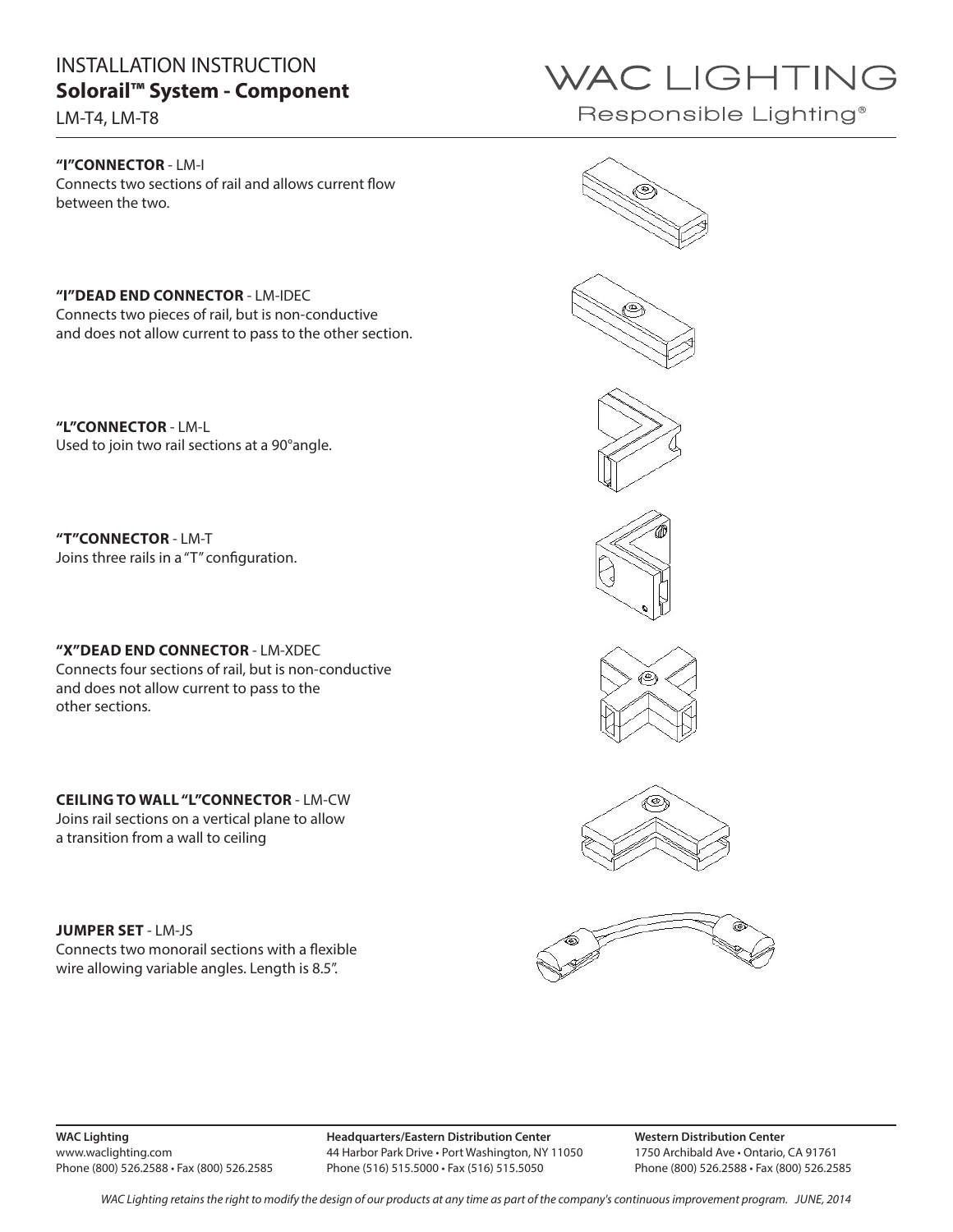### INSTALLATION INSTRUCTION **Solorail™ System - Component**

LM-T4, LM-T8

#### **T-BAR CEILINGS**

**NOTE:** Rail stand offs are required to be mounted to structural members. Do not mount only to acoustical panels.

- 1. Follow steps 1 through 3 for rail mounting above.
- 2. Place T-bar clip standoff against the ceiling T-bar, and turn clockwise to engage.
- 3. Proceed from step 5 above.





**T BAR** 

**SLOPED CEILING** 

#### **BENDING SOLORAIL™**

- 1. Rail is best formed, by bending over a round object.
- 2. Start with a broader radius and form over progressively smaller diameters.
- 3. We recommend a minimum radius of 12".
- 4. Broad curves can be accomplished by gradual hand bending.
- 5. Once formed, the ends of the rail will be unequal. If connecting with another connector, snip the rail end to make even, other wise just apply an end cap.
- 6. Pre-stress track to shape while at floor level. Do not stress between ceiling standoffs to form shapes.



#### **FIELD CUTTING RAIL**

- 1. Rail may cut to length in field.
- 2. Use fine-toothed hacksaw or heavy-duty bolt cutter.
- 3. Thoroughly clear away all cutting debris.
- 4. Inspect end to insure the insulator has not been damaged and there are no sharp edges.
- 5. Re-install track end cap.



**WAC Lighting** www.waclighting.com Phone (800) 526.2588 • Fax (800) 526.2585 **Headquarters/Eastern Distribution Center** 44 Harbor Park Drive • Port Washington, NY 11050 Phone (516) 515.5000 • Fax (516) 515.5050

**Western Distribution Center**  1750 Archibald Ave • Ontario, CA 91761 Phone (800) 526.2588 • Fax (800) 526.2585

*WAC Lighting retains the right to modify the design of our products at any time as part of the company's continuous improvement program. June, 2014*

## WAC LIGHTING

Responsible Lighting<sup>®</sup>